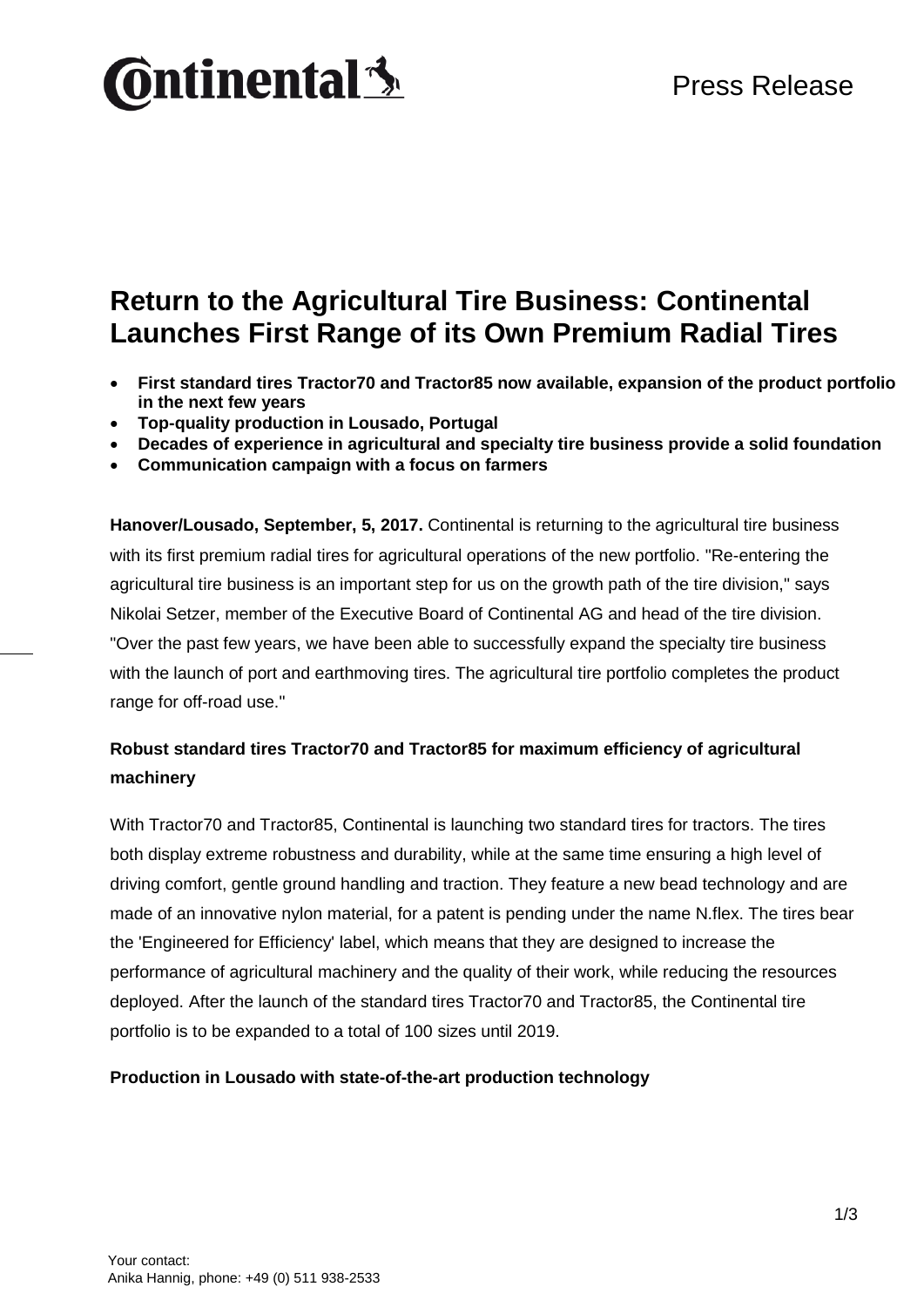# **Ontinental <u>S</u>**

At the same time as the market launch of Tractor70 and Tractor85, Continental is also starting agricultural tire production at its site in Lousado. The state-of-the-art production facility was set up in less than two years with an investment of 49.9 million euros. It is adjacent to the passenger car tire production facility, which is one of the most efficient within the Continental Group. Continental has also set up a test and development center at the new agricultural tire production site, where the agricultural tires are tested for quality and developed further.

#### **More than 70 years of experience in agricultural tire production**

Continental's re-entry into the agricultural tire business will rely on its own in-depth knowledge of the development, production and distribution of specialty tires. At the same time, the tire manufacturer benefits from decades of experience in the agricultural tire business: the first tow tire was produced in 1928 and until 2004 radial tires were produced in the Czech town of Otrokovice. For this reason, Continental still enjoys a good reputation on the market.

#### **With heart and soil: Campaign focuses on the farmer**

The communication campaign accompanying the market launch combines passion with technical expertise and innovation and reflects Continental's strong customer focus. It emphasizes the devotion farmers have for their job and highlights the soil as the origin of the farmer's harvest and yield and how it is optimally protected by Continental tires.

**Continental** develops pioneering technologies and services for sustainable and connected mobility of people and their goods. Founded in 1871, the technology company offers safe, efficient, intelligent and affordable solutions for vehicles, machines, traffic and transport. In 2016, Continental generated sales of €40.5 billion and currently employs more than 230,000 people in 56 countries.

The **Tire division** currently has over 24 production and development locations worldwide. The broad product range and continuous investments in R&D make a major contribution to cost-effective and ecologically efficient mobility. As one of the world's leading tire manufacturers with around 52,000 employees, the Tire division generated sales of €10.7 billion in 2016.

**Continental Commercial Vehicle Tires** is one of the largest manufacturers of truck, bus and commercial specialty tires worldwide. The business unit is continuously developing from a pure tire manufacturer to a solution provider, offering a broad range of products, services and tire-related solutions.